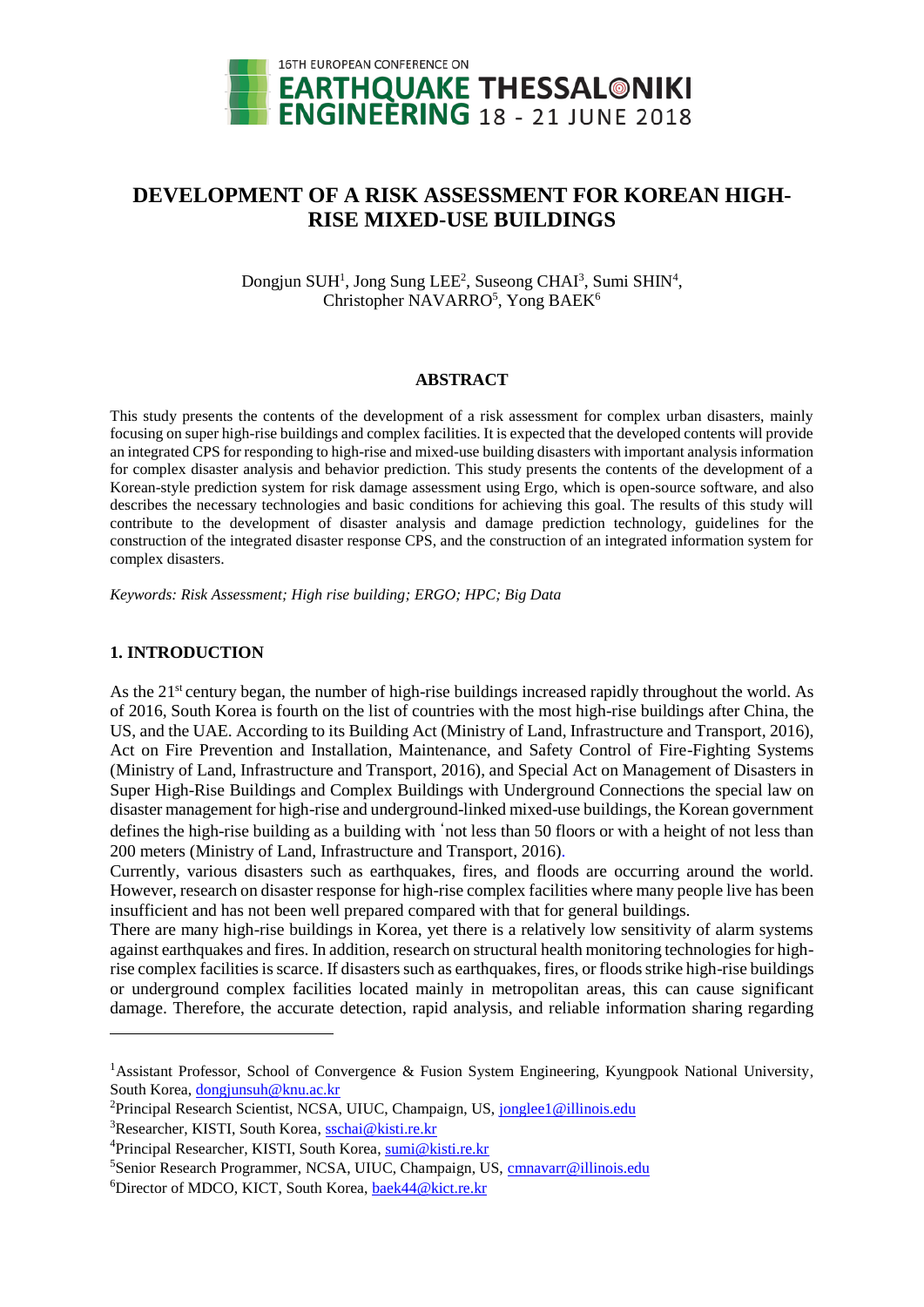disasters that have occurred are essential conditions for active response when high-rise complex facilities are hit by complex disasters such as earthquakes, fires, and floods. In addition, there is an increasing need for an integrated information analysis system to promptly respond to disasters and to provide reliable information in case of such disasters.

In keeping with this trend, the Korean government launched the Multi Disaster Countermeasure Organization (MDCO) in 2016 with the goal of constructing a Cyber Physical System (CPS) to respond to disasters in high-rise complex facilities. The goals of the MDCO are 1) developing an integrated CPS for high-rise and mixed-use buildings and 2) researching core technologies for various disasters, which are crucial in rapid disaster response and recovery. The integrated CPS will provide beneficial estimated results such as potential causes or effects of disasters.

This study focuses on the contents of the development of a complex disaster risk assessment, which is one of the analytical and predictive study elements of the integrated CPS platform. The CPS platform is a system for disaster response for high-rise complex facilities.

The high-rise building has various purposes and characteristics. It is a huge city itself as many people reside there. Therefore, the development of technology for disaster response in the building itself, as well as the development of technology for predicting disaster damage and responding to the occurrence of disasters in advance in conjunction with the surrounding area, are absolutely essential. The analysis of the vulnerability of buildings includes not only high-rise complex facilities but also buildings in the surrounding area, economic analysis including damage to human life, analysis of shelter, the accessibility of police and hospital functions, and the construction of risk assessment systems against earthquakes

#### **2. PURPOSE OF RESEARCH**

This study presents the contents of the development of a risk assessment for complex urban disasters, mainly focusing on high-rise complex facilities. It is expected that the developed contents will provide important analysis information for the construction of an integrated CPS platform. This study presents the contents of the development of a Korean-style prediction system for risk damage assessment using Ergo (Vecere et al. 2017) (Makhoul et al. 2016), which is open-source software, and also describes the necessary technologies and basic conditions for achieving this goal.

Figure 1 shows the entire task process of the proposed system. First, this study needs to collect various related data such as infrastructure and building information in metropolitan areas so as to analyze the disaster damage and loss prediction while examining the complex disasters and developing the behavior prediction method. It is necessary to ensure data integrity for the analysis of various complex disaster behaviors and to standardize the data for quality improvement. In addition, this study requires interoperation technology of standard data for collecting and analyzing data, and a technology and development environment such as a high-performance computing (HPC)-based data simulation analysis environment for the development of analysis and forecasting technology based on big data. In order to satisfy these requirements, it is essential to establish a metadata standard for complex disaster data related to high-rise complex facilities, to construct a big-data analysis platform environment for disaster data management and application analysis, to apply a building test bed and optimize the target systems for disasters, and to develop convergence technologies for Information Communication Technology (ICT) and construction.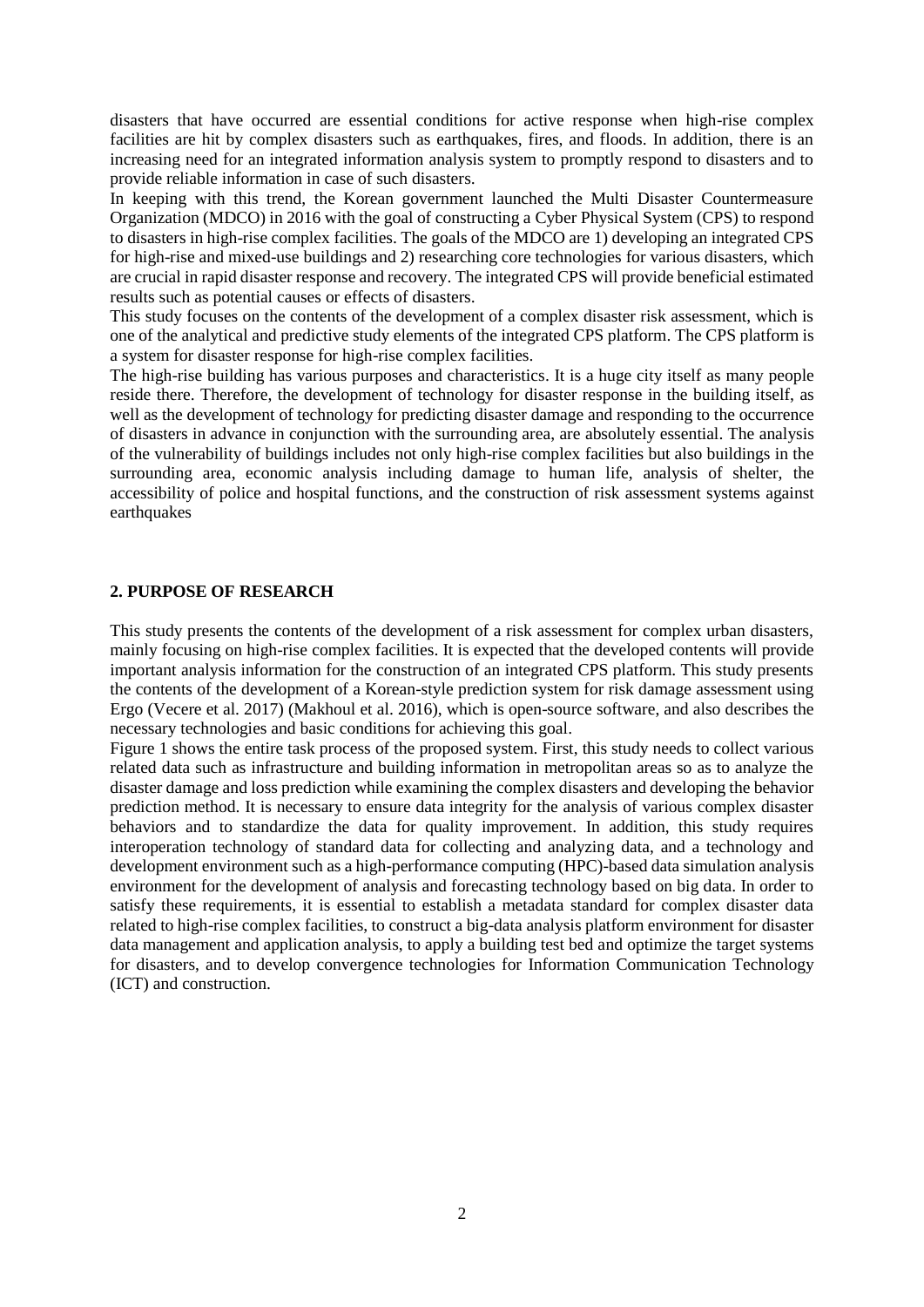

Figure 1. A Whole analysis Process for the Proposed System

# **3. TECHNOLOGIES**

### *3.1 Data Inventory*

First, the task of data inventory involves collecting/building the following datasets: buildings and essential geospatial data for Korean cities from open public data and various institutions. The inventory data will be ingested with specifications that allow it to be used in this system.

Using HAZUS-MH, which is a loss assessment analysis tool, and Ergo, an inventory including buildings, population, and weights was constructed by collecting and refining the data according to local circumstances. The local and international data formats, as well as the geographical and national environments, are different.

In order to construct the building inventory for Korea, we consulted with experts and performed a response process on the use and structure of buildings that reflect the actual circumstances of each country. In addition, we secured the dataset after verifying the accuracy of the collected public data to build a loss assessment dataset that includes the population inventory and the current estimated values of the building.

We suggested the use of the attribute data of the constructed building inventory, and the use of the estimated population per building unit, the period of duration, and insurance data based on the population inventory. It is possible to make a more accurate loss assessment by analyzing the income information per household, revenue information per building unit, and weight information considering the official land value per each region.

# *3.2 Analysis*

The second task of risk analysis enables the estimation of direct physical, social and economic losses regarding high rise and mixed-use buildings, as well as surrounding areas that are expected to be affected by disasters. The analysis of damage in this study reflected the structural damage, direct economics, etc., based on the building analysis module of Ergo. The source code was tailored to fit the local data and environment in Korea.

An earthquake scenario was chosen for this analysis. The damage to buildings and the economy was analyzed based on the earthquake scenario.

We evaluated the earthquake scenario by using a deterministic method. First, we referred to input parameters for calculating the seismic risk of the Korean peninsula, which were presented and analyzed in previous studies about the attenuation equations of the Korean peninsula. By considering a strong earthquake ( $M = 7.0$ ) and minor earthquake ( $M = 3.0$ ) depending on the magnitude, distance, frequency, and depth of the earthquake, we predicted an earthquake disaster on the Korean peninsula by applying the attenuation equation derived by assigning Toro, Cho, and No to the ratio of weights 4:4:2 using the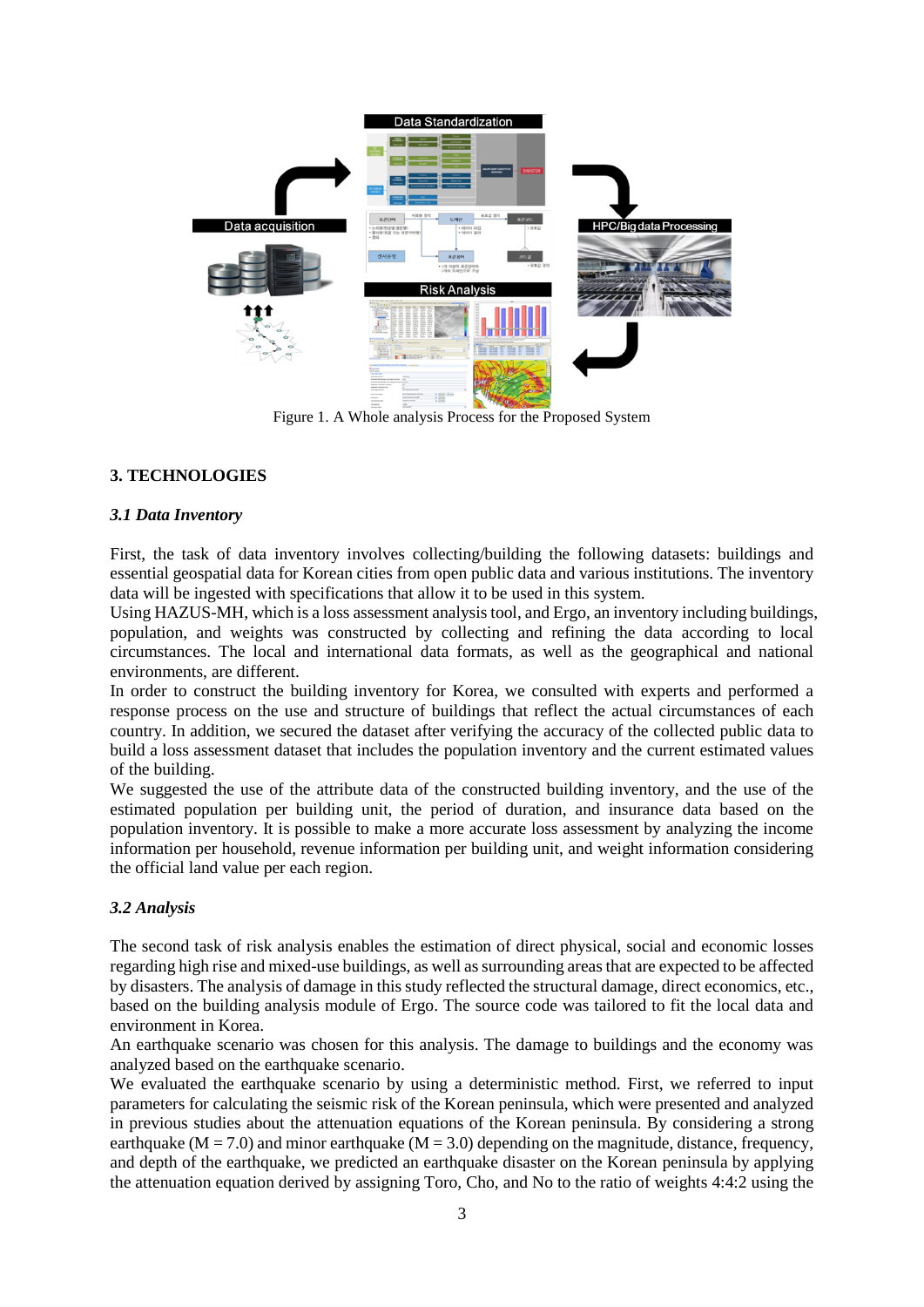deterministic method. A seismic source was applied to the entire Korean peninsula by setting one unit of the tectonic structure. The soil conditions in the target area might be different depending on the location of the buildings, but all soil conditions were assumed to be deep firm soil (SD) for the simplicity of the analysis.

The damage assessment of buildings was evaluated according to the definitions of HAZUS and Ergo. The seismic fragility function was selected based on the classification of the structure of each building in the building register. A system for estimating the damage to buildings was used to calculate the damage by dividing the degree of the damage into four stages (destruction, nondestruction, partial destruction, and partial loss) by building structure type.

# *3.3 HPC Workflow*

The third task in HPC support requires developing Ergo plug-ins to submit and manage analysis jobs on an HPC. This development has three main components: 1) user interface on Ergo, 2) staging in/out data to HPC, and 3) job management. The user interface on Ergo will allow users to select input data and depict the parameters for the analysis on HPC. Moreover, the status of job will be shown on this user interface and users can control the job (e.g. canceling a job). The staging in/out data to HPC and middleware functionality to support job management will be implemented via NCSA DataWolf<sup>7</sup> which is a scientific workflow management system. The DataWolf has a functionality to support different job scheduler of HPC such as SGE, PBS, LoadLeveler, etc. In this use case, we will use the job scheduler on KISTI's HPC resource.

The Ergo HPC support will be tested with two cases: 1) simple analysis such as building damage analysis, and 2) structural analysis (fragility analysis) using OpenSees/OpenSeeMP (Mazzoni et al. 2006). Especially, the derived fragility curves from OpenSees will be used on loss estimation of high-rise buildings on Ergo.



Figure 2. HPC Workflow

# *3.4 Big-data processing*

l

The machine learning task will allow researchers to analyze many algorithms and revise existing codes to resolve complex tasks on the Apache Spark framework (Apache Spark, 2016).

In this study, we constructed a big-data analysis framework environment based on distributed and parallel processing by considering a big-data processing environment for disasters. Ergo requires long processing times in displaying the data and analyzing the evaluation of large building information in a wide area. We need to develop a function that can be extended to and interoperated with a big-data

<sup>7</sup> [http://datawolf.ncsa.illinois.edu](http://datawolf.ncsa.illinois.edu/)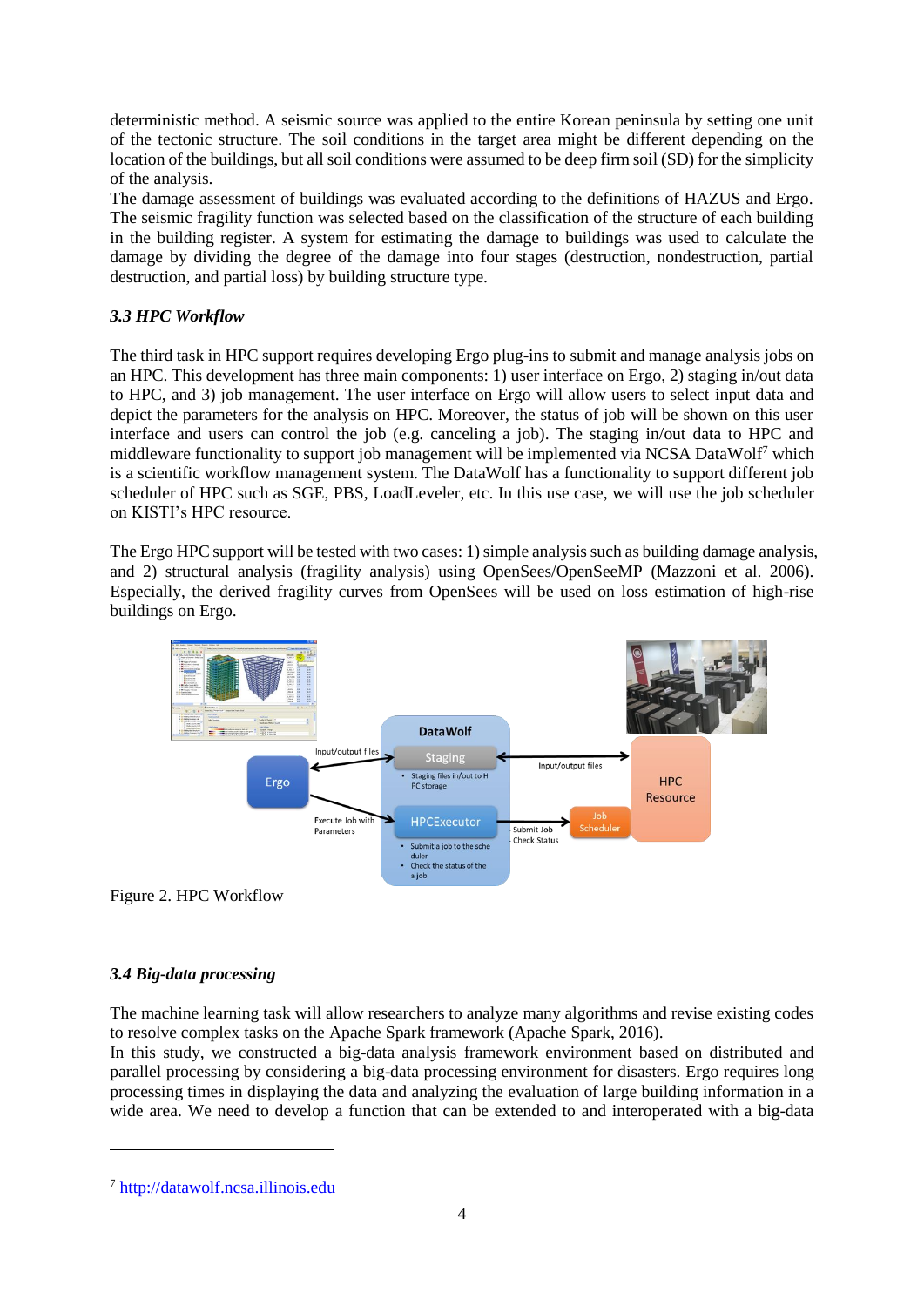analysis framework for the evaluation of both high-rise buildings and general buildings, for the input processing of quasi-real-time data by seismic monitoring, and for the batch processing of data sets accumulated for a certain period of time.

We also utilized MLlib (Meng et al. 2016), a machine learning library for Apache's Spark and Hadoop, which supports various data formats and algorithms with high speed and scalability so as to support machine learning libraries including deep learning. The Apache Spark API is very friendly to developers compared with MapReduce and other Apache Hadoop components. It supports distributed processing and provides bindings for Java, Scala, and popular languages for data analysis such as Python and R. Therefore, everyone from application developers to data scientists can easily make the best of its scalability and speed.

Therefore, application of the Spark environment will provide high scalability for the platform developed in this study when implementing a machine-learning model for classification and regression analysis. This Spark environment will also benefit a new analysis model based on real-time big data that analyzes by directly reflecting changes in the actual environment based on a large data set or the streaming processing of real-time seismic data acquired from sensors.

# **4. CONCLUSIONS**

The product of this project will be integrated with CPS and can be employed as a decision support system for disaster preparedness and recovery of high-rise and mixed-use buildings by decision-makers at regional/national levels. The product will also assist in making decisions to reduce risk and aid in emergency preparedness.

This study aimed to develop a complex disaster analysis and behavior prediction method for the construction of a CPS to respond to disasters in high-rise complex facilities. We developed a Koreanstyle prediction system for risk damage assessment using Ergo, which is open-source software.

We developed a technology that can predict and respond to disaster damage in conjunction with the surrounding area, as well as a technology for responding to the disaster in the building itself. Specifically, we developed essential basic technologies for the collection and standardization of data, the construction of inventory, the construction of an analysis algorithm, the development of an HPC support function, distributed processing, and a machine-learning-based analysis module.

In addition, we are considering expansion of this product to a system that can analyze and predict more types of datasets by applying real-time and quasi-real-time Internet of Things (IoT) data processing.

This will provide more types of complex disaster analysis and behavior prediction information to the integrated CPS for high-rise and mixed-use buildings. In addition, it will contribute to the applied analysis of complex disaster data such as the earthquake-related data of high-rise and complex facilities, the development of technology to predict damage, guidelines for the construction of a CPS for integrated disaster response, and an integrated disaster information system.

#### **5. ACKNOWLEDGMENTS**

This work was supported by the National Research Council of Science & Technology (NST) grant by the Korea government (MSIP) (No. CRC-16-02-KICT) and supported by the National Supercomputing Center of Korea Institute of Science and Technology Information with supercomputing resources including technical support (KSC-2017-NO-0003).

#### **7. REFERENCES**

Ministry of Land, Infrastructure and Transport (2016), Building Act.

Ministry of Land, Infrastructure and Transport (2016), Act on Fire Prevention and Installation, Maintenance, and Safety Control of Fire-Fighting Systems'.